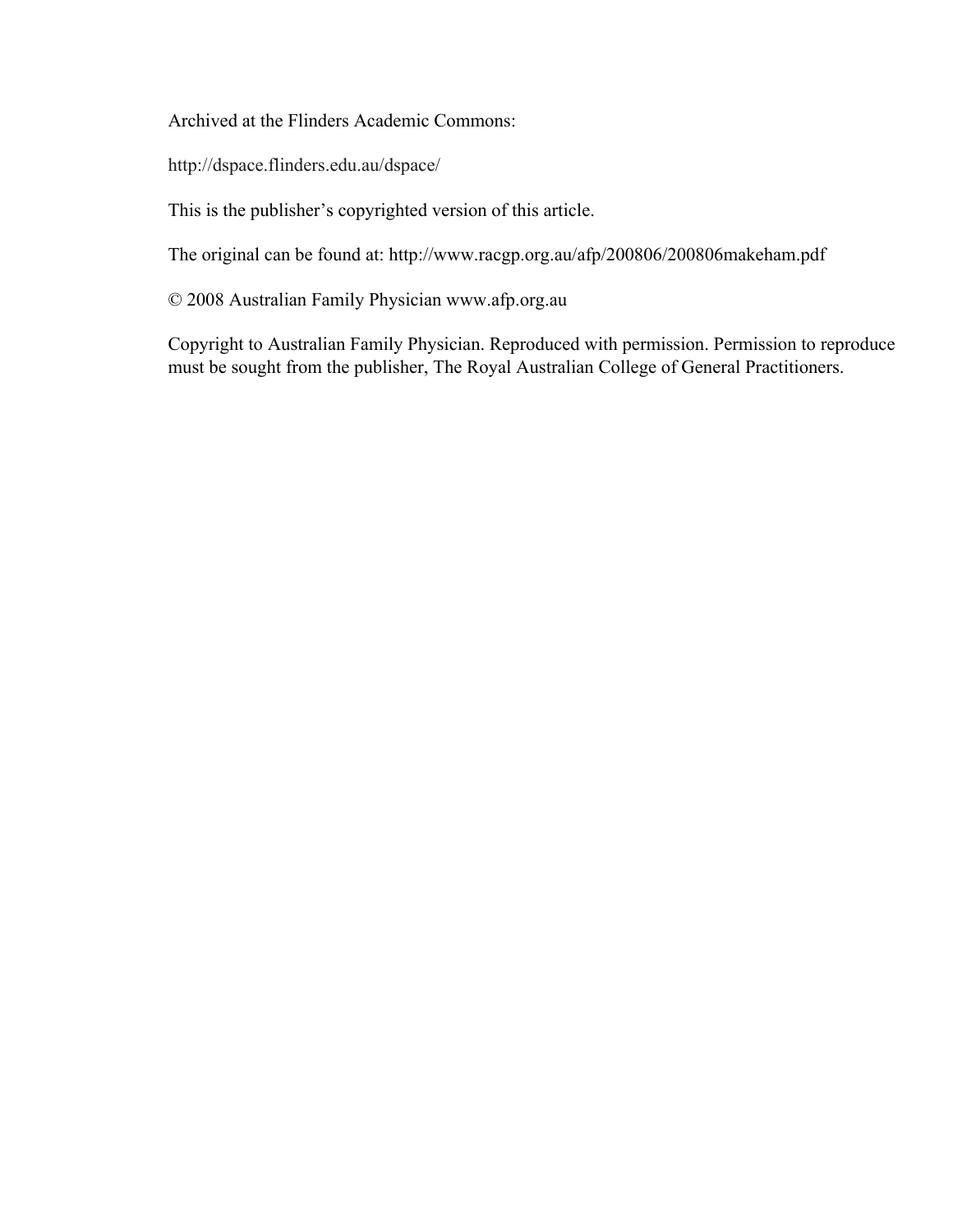

### **Meredith A B Makeham**

BMed(Hons), MPH(Hons), PhD, FRACGP, is Clinical Lecturer, Discipline of General Practice, The University of Sydney, New South Wales. meredith@gp.med.usyd.edu.au

#### **Chris Cooper**

MBBS, MPH, MRCGP, is Lecturer, Discipline of General Practice, The University of Sydney, New South Wales.

#### **Michael R Kidd**

MBBS, MD, FRACGP, is Professor and Head, Discipline of General Practice, The University of Sydney, New South Wales.

# **Lessons from the TAPS study** Message handling and appointment systems

The Threats to Australian Patient Safety (TAPS) Study collected 648 anonymous reports about threats to patient safety from a representative random sample of Australian general practitioners. These contained any events the GPs felt should not have happened, and would not want to happen again, regardless of who was at fault or the outcome of the event. This series of articles presents clinical lessons resulting from the TAPS study.

#### **Clinical lesson**

The reception staff members of a general practice are the first point of communication with patients. Staff should be educated about urgent presentations that require immediate medical attention. The practice also needs a clear system for handling messages and ensuring that all requests are acted upon.

#### **Case study**

The parents of a boy aged 7 years called the reporting general practitioner's practice for some advice about a problem that they were having with their child. The receptionist noted in the 'message book' at the front desk that at 10.30 am the child was experiencing pain in the scrotum. In this practice, any messages are generally read at various intervals during the day, and on this occasion it was a further 2 hours before the GP saw the note. An instruction was relayed to the parents to bring the child straight in, however they did not arrive until 2.00 pm. At this point the patient was seen straight away and referred to hospital for urgent urological assessment. A torsion of the appendage of the testicle was found at operation later that afternoon.

#### **Comment**

This case study illustrates the importance of educating reception staff about urgent requests and presentations, and the need for a system where urgent messages are passed on to the GP without delay. It highlights the importance of clear communication with anyone requiring urgent assessment. In this case there may have been further miscommunication from GP to receptionist and then to the parents regarding the need for the patient to present immediately once the doctor became aware of the message and the potential urgency of the patient's condition.

**The TAPS study collected error reports from a** representative group of Australian general practitioners<sup>1</sup> and **found that 70% of reported errors were due to process problems in the delivery of care as opposed to deficiencies in the knowledge and skills of health professionals.2**

Practice and health care system errors accounted for over 30% of all 'process' events identified in the study. Around 14% of these were related to message handling and appointment systems in the practice<sup>2</sup> and resulted in problems ranging from inconvenience to patients and GPs through to urgent enquiries being missed with the potential for serious harm, as in the case study presented.

A United Kingdom general practice based study of reported errors found that around 7% were due to problems with 'appointments', however its different type of classification system meant that 'message' errors were not included here and it is unclear what further proportion of mistakes were message handling difficulties.<sup>3</sup>

Earlier Australian error research found that 'poor communication between patients and health professionals', and 'administrative inadequacies' contributed to over 30% of reported incidents from GPs. The results are difficult to compare to TAPS due to the use of different methodology and classification systems.<sup>4</sup>

TAPS GPs often expressed concern about patient expectations, reflected in problems that then arose in relation to message handling. Consideration of the guidelines given to reception staff about how to respond to requests for 'phone consultations', how to recognise urgent medical problems, and the need for a system to relay these messages to the GP, could help minimise some of the feelings expressed about being overworked or unable to adequately respond to all messages received.

An electronic system or intranet that sends messages directly to the GP's desktop allows a record of all messages to be kept on the practice computer system. Only one report of message handling errors involved the use of such a system, and this was a problem when a GP forgot to complete a task rather than not being alerted to an urgent problem.